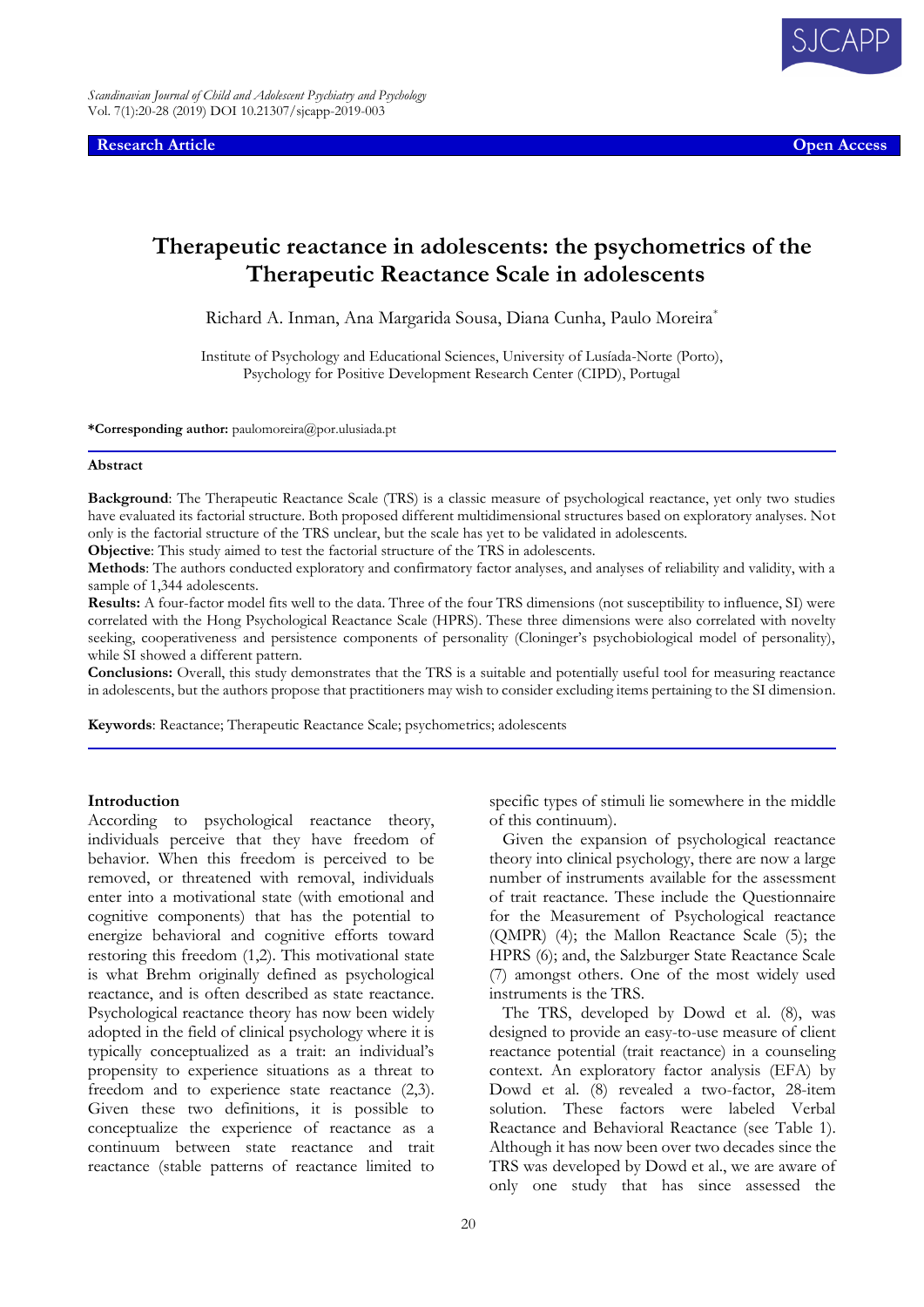psychometric properties of the TRS (9). More curiously, this investigation championed a factorial structure somewhat different to that offered by Dowd et al. (8). Using several statistical methods, Buboltz et al. (9) determined that a four-factor solution with 15 items was likely to offer the best fit to the data. These factors were labeled resentment of authority, susceptibility to influence, avoidance of conflict, and preservation of freedom (see Table 1 for distribution of scale items).

| <b>TABLE 1.</b> Factors, and corresponding items, proposed by investigations of the factorial structure of the TRS |                                                                        |                                            |                                                                     |                                             |  |  |  |
|--------------------------------------------------------------------------------------------------------------------|------------------------------------------------------------------------|--------------------------------------------|---------------------------------------------------------------------|---------------------------------------------|--|--|--|
| Dowd, Milne, & Wise                                                                                                | Behavioural reactance                                                  |                                            | Verbal reactance                                                    |                                             |  |  |  |
| (1991)                                                                                                             | 1, 2, 4, 6, 8, 10, 12, 13, 16, 17, 19, 20, 21(r), 22,<br>23, 27, 28(r) |                                            | 3, 5, 7(r), 9, 11(r), 14(r), 15, 18(r), 24(r), 25(r), 26            |                                             |  |  |  |
| Buboltz, Thomas, &<br>Donnell (2002)                                                                               | Resentment of<br>authority<br>2, 3, 4, 10, 12                          | Avoidance of conflict<br>$21(r)$ , $28(r)$ | Susceptibility to influence<br>$7(r)$ , $11(r)$ , $18(r)$ , $25(r)$ | Preservation of freedom<br>5, 15, 19, 26    |  |  |  |
| The present study                                                                                                  | Resentment of<br>authority<br>2, 3, 10                                 | Conflict seeking<br>4, 6, 8, 20, 22, 23    | Susceptibility to influence<br>$11(r)$ , $18(r)$ , $25(r)$          | Preservation of freedom<br>5, 9, 19, 26, 27 |  |  |  |

*Note.* (r) = item is reverse scored

In addition to these direct investigations of the psychometric properties of the TRS, this instrument has received some indirect construct validation. Patients attempting to quit smoking with low scores on the TRS were found to reduce smoking more with high amounts support, while patients with high scores on the TRS reduced smoking more with a small amount of negatively toned advice (10). An unpublished doctoral thesis has shown that high TRS scores are associated with more no-shows to therapy and slower rate of improvement (11). The TRS has been shown to be moderately correlated with at least one other measure of reactance, the QMPR (12), and has been shown to be associated with similar personality profiles as the QMPRS (13) and to some extent the HPRS (14). Seemann et al. have also shown that reactance as measured by the TRS is associated with the five factors of the five-factor model of personality (15). Finally, Seibel and Dowd (16) have shown significant differences in TRS scores (total, behavioral, and verbal) across six different personality disorder profiles.

Despite the fact that the TRS is commonly used to assess trait reactance in clinical and research contexts, the number of studies that directly evaluate its psychometric properties is limited to two (8,9). Both studies offer different multidimensional solutions. Moreover, both of these studies used samples of undergraduates (young adults). It is therefore imperative to conduct further psychometric tests of this instrument to determine its validity, and specifically to test whether the TRS can be applied to other populations. We propose to do this in a sample of adolescents.

There are theoretical reasons to suspect differences in the mean levels of reactance between adults and adolescents. Adolescence is a developmental stage defined by neurobiological, social, and psychological changes (17). Given that a central task of adolescence is identity formation (18,19), this developmental stage is characterized by a progressive differentiation and complexification of emotional and cognitive dimensions (20), particularly higher-order sociocognitive processes. A number of studies using different models of personality offer support for this claim. Longitudinal investigations following children into adolescence and utilizing the five-factor model have shown that children became less extraverted, more agreeable, and more conscientious (21). Other longitudinal studies using the psychobiological model of personality (22) have shown reductions of harm avoidance and persistence temperament, and increases in self-directedness and cooperativeness character, between the ages of 12 and 16 years (23). Cross-sectional studies in Portugal have also demonstrated that older adolescents are typically more self-directed and cooperative, and less novelty seeking than younger adolescents (24,25). These data suggest that adolescents have higher emotional reactivity and reduced regulatory capacities compared to adults and this can be translated into an increased tendency to desire independence and to engage in oppositional behaviors (26). In support of this, past studies have also shown that reactance decreases with age (27,28), is negatively linked to a sense of identity, and is derived from the earlier developmental stages (12).

It is necessary to further investigate trait reactance in adolescents, as well as its development over time, because potential additions to the current knowledge are likely to have important practical implications. Compliance with rules and expectations by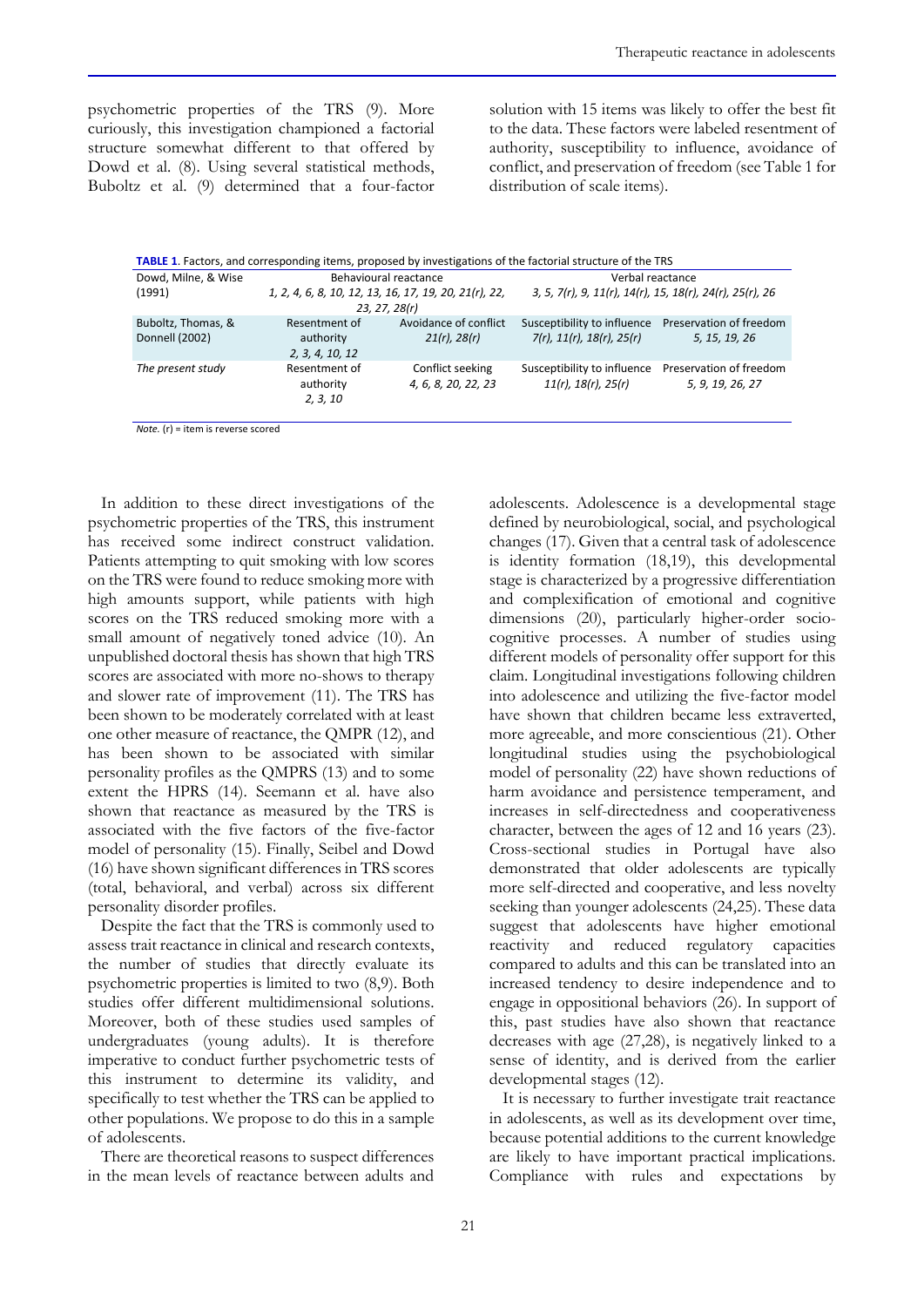adolescents is associated with adaptive behavior, which in turn influences adolescents' subjective experiences and developmental trajectories. Moreover, the ability to measure trait reactance reliably in adolescents has direct implications for clinical practice because reactance has been shown to mediate compliance with behavioral tasks (29) and to influence the effectiveness of interventions (30). In support of this, research has shown that individuals with higher reactance are less likely to comply with antidepressant treatment (31) and generally have worse prognoses (32). Counselors and psychologists working in important contexts for adolescents (including school) are likely to benefit from being able to assess trait reactance reliably as it will enable them to tailor interventions to the needs of individuals and reduce noncompliance and oppositional behavior. Research indicates, for example, that less structured therapists were beneficial for individuals high in reactance (33).

Given the relevance of understanding the specificities of reactance across developmental phases, including adolescence, it is crucial to validate measurement instruments such as the TRS in multiple age groups. As such, the aims of the current study were to evaluate of the factorial structure of the TRS in adolescents, and to conduct the first assessment of this instruments construct validity using confirmatory factor analysis, and a detailed examination of scale reliability and validity.

# **Method**

# **Participants**

Our sample consisted of 1,344 adolescents, recruited from four schools in the north of Portugal. The vast majority of students (99%) were Portuguese by nationality, and all were fluent Portuguese speakers. A total of 47% of the sample were male and 53% were female. The sample was predominantly from the 9th, 10th, 11th, and 12th grades (85.8%), with a small proportion recruited from the  $6<sup>th</sup>$ ,  $7<sup>th</sup>$ , and  $8<sup>th</sup>$ grades. As a reflection of this, the sample was aged between 10 and 18 years old ( $M = 14.38$ ; SD = 1.61). The education level of these students' parents was generally low. Approximately 60% of mothers and 67% of fathers had gone no further than 9th grade in their educations. For the sake of the analytical procedures described below, the sample was split into two random subsamples of similar sizes that we shall refer to as Sample 1 ( $n = 673$ ) and Sample 2 (n  $= 671$ ). The characteristics of these groups were approximately equal (see Table 2). Participants and participants' parents were informed of the purpose of the study as well as the voluntary, anonymous, and confidential nature of their participation prior to

partaking. We obtained informed consent from all participants.

# **Measures**

**The Therapeutic Reactance Scale (TRS).** We administered a version of the TRS (8) for which the original 28 items had been translated into Portuguese. Items were translated using forward translation procedures, independent back-translation to English, and a comparison of original and translated items by researchers who are fluent in both languages (34). Items are scored on a four-point Likert-type scale from 1 (totally disagree) to 4 (totally agree). Items 7, 11, 13, 14, 18, 31, 24, 25, and 28 are reverse coded. Past studies (8) have shown that the overall reliability of this scale is good (*α* = 0.84).

**The Hong Psychological Reactance Scale (HPRS).** The original HPRS consists of 14 items, but we adopted the 11-item factorial structure validated by Hong and Faedda (6). These items were grouped into four factors: reactance to compliance (four items), resisting influence from others (three items), reactance to advice and recommendations (two items), and emotional response toward restricted choice (three items). Reactance to compliance represents the tendency to resist obedience to rules or wishes of other people. Resisting influence from others represents the tendency to resist situations in which others try to control one's behavior. Reactance to advice and recommendations represents the tendency to resist situations where others give advice and suggestions. Finally, emotional response toward restricted choice refers to the tendency to resist situations when someone is unable to make decisions without someone interfering (35). Participants are asked to indicate to what extent they feel each item reflects their personal experience. Items are rated on a fivepoint Likert scale, ranging from 1 (disagree completely) to 5 (agree completely). This scale has no reversed items. Hong and Faedda (6) found a reliability of  $a = 0.77$ , for the total 11-item scale, but did not present reliabilities for the first order factors. Shen and Dillard (36), who assessed the psychometric properties of the 11-item HPRS, found reliabilities of between 0.45 and 0.71 for the four dimensions.

**Junior Temperament and Character Inventory (ITCI).** The Portuguese version of the ITCI comprises 127 items corresponding to the seven dimensions of the psychobiological model of temperament and character. This includes four temperament dimensions – novelty seeking, harm avoidance, reward dependence, persistence – and three character dimensions – self directedness, cooperativeness, and self-transcendence. All items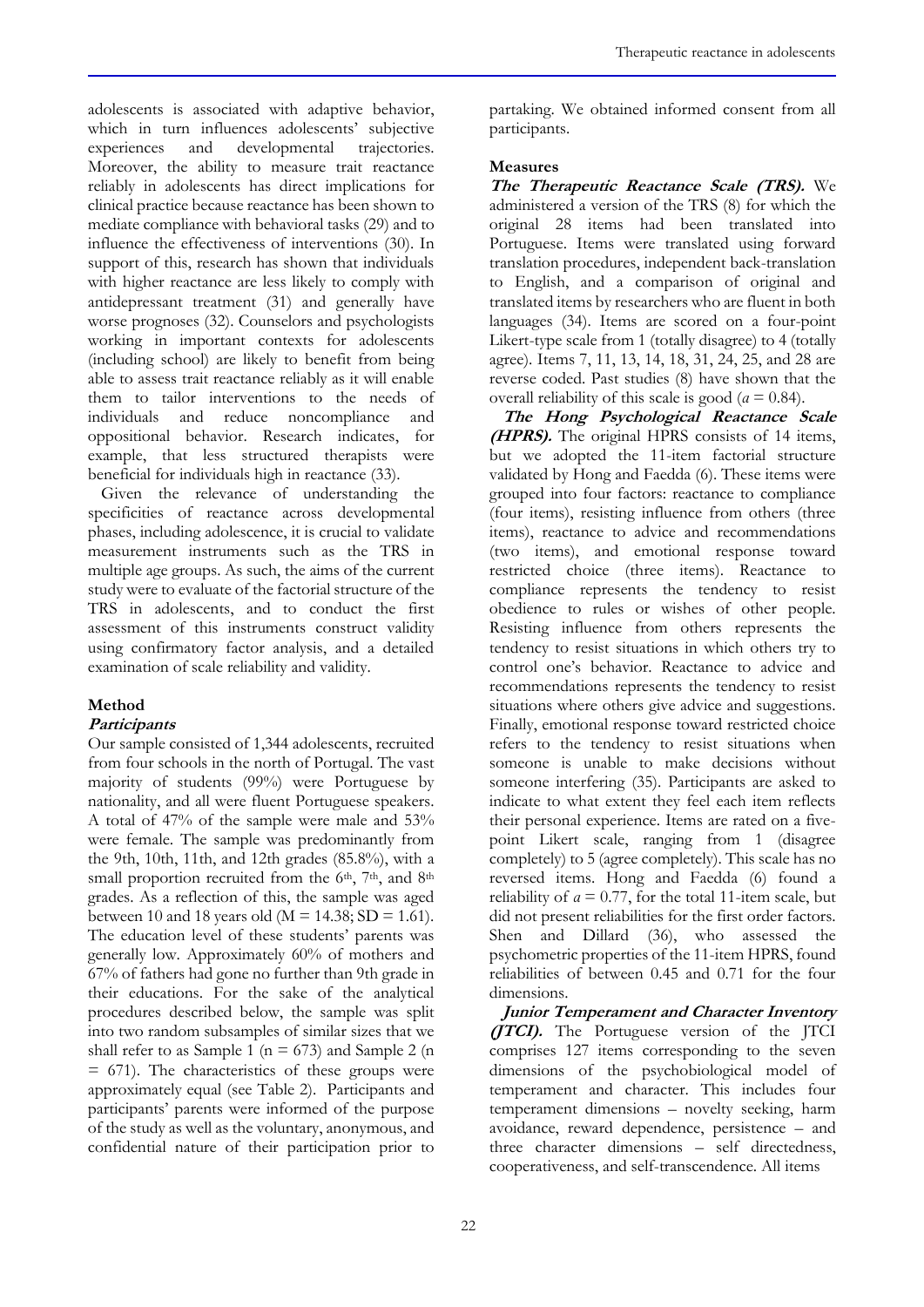| <b>TABLE 2.</b> Sample, and sub-sample characteristics |           |                           |                        |              |           |                        |  |
|--------------------------------------------------------|-----------|---------------------------|------------------------|--------------|-----------|------------------------|--|
|                                                        |           | Full sample $(N = 1,344)$ | Sample 1 ( $n = 673$ ) |              |           | Sample 2 ( $n = 671$ ) |  |
|                                                        | Valid (n) | M(SD)                     | Valid (n)              | M(SD)        | Valid (n) | M(SD)                  |  |
| Age                                                    | 1,336     | 14.38 (1.61)              | 671                    | 14.39 (1.63) | 665       | 14.37 (1.60)           |  |
| Number of Siblings                                     | 1,334     | 1.02(0.87)                | 670                    | 1.01(0.85)   | 664       | 1.02(0.89)             |  |
|                                                        |           |                           |                        |              |           |                        |  |
|                                                        |           | n (%)                     |                        | n (%)        |           | n(%)                   |  |
| Gender                                                 | 1,338     |                           | 671                    |              | 667       |                        |  |
| Male                                                   |           | 626 (46.6)                |                        | 312 (46.5)   |           | 314 (47.1)             |  |
| Female                                                 |           | 712 (53.0)                |                        | 359 (53.5)   |           | 353 (52.9)             |  |
| School Year                                            | 1,344     |                           | 673                    |              | 671       |                        |  |
| $\leq 9$                                               |           | 191 (14.2)                |                        | 100 (14.8)   |           | 91(13.6)               |  |
| 9                                                      |           | 304 (22.6)                |                        | 151 (22.4)   |           | 153 (22.8)             |  |
| 10                                                     |           | 304 (22.6)                |                        | 150 (22.3)   |           | 154 (23.0)             |  |
| 11                                                     |           | 299 (22.4)                |                        | 156 (23.2)   |           | 143 (21.3)             |  |
| 12                                                     |           | 246 (18.3)                |                        | 116 (17.2)   |           | 130 (19.4)             |  |
| Nationality                                            | 1,340     |                           | 672                    |              | 668       |                        |  |
| Portuguese                                             |           | 1,327 (99.0)              |                        | 666 (99.1)   |           | 661 (99.0)             |  |
| <b>Brazilian</b>                                       |           | 5 (< 1)                   |                        | 3 (< 1)      |           | 2( <sub>1</sub> )      |  |
| Spanish                                                |           | 1 (< 1)                   |                        | 1 (< 1)      |           | 0 (< 1)                |  |
| French                                                 |           | 4(< 1)                    |                        | 1 (< 1)      |           | 3 (< 1)                |  |
| Italian                                                |           | 2( <sub>1</sub> )         |                        | 1 (< 1)      |           | 1 (< 1)                |  |
| Other                                                  |           | 1 (< 1)                   |                        | 0 (< 1)      |           | 1 (< 1)                |  |
| Mother's Education                                     | 1,330     |                           | 666                    |              | 664       |                        |  |
| $<$ 9 <sup>th</sup> Grade                              |           | 802 (60.3)                |                        | 408 (61.3)   |           | 394 (59.3)             |  |
| Secondary School                                       |           | 308 (23.2)                |                        | 153 (23.0)   |           | 155 (23.3)             |  |
| Degree                                                 |           | 166 (12.5)                |                        | 80(12.0)     |           | 86 (13.0)              |  |
| Post-graduate degree                                   |           | 55 $(4.1)$                |                        | 26(3.9)      |           | 29(4.4)                |  |
| Father's Education                                     | 1,277     |                           | 642                    |              | 635       |                        |  |
| $<$ 9 <sup>th</sup> Grade                              |           | 851 (66.6)                |                        | 419 (65.3)   |           | 432 (68.0)             |  |
| Secondary School                                       |           | 273 (21.4)                |                        | 152 (23.7)   |           | 121 (19.1)             |  |
| Degree                                                 |           | 118 (9.2)                 |                        | 59 (9.2)     |           | 59 (9.3)               |  |
| Post-graduate degree                                   |           | 35(2.7)                   |                        | 12 (1.9)     |           | 23(3.6)                |  |

### **TABLE 3.** Factor loadings of the TRS items

|                |                                                                               | <b>Factor loadings</b> |      |      |           |
|----------------|-------------------------------------------------------------------------------|------------------------|------|------|-----------|
| No             | Item text                                                                     | <b>CS</b>              | PF   | SI   | <b>RA</b> |
| 8              | Nothing turns me on as much as a good argument                                | 0.74                   |      |      |           |
| 6              | I enjoy playing "devil's advocate" whenever I can                             | 0.51                   |      |      |           |
| 23             | I consider myself more competitive than cooperative                           | 0.49                   |      |      |           |
| 4              | I enjoy seeing someone else do something that neither of us is supposed to do | 0.48                   |      |      |           |
| 20             | It is important to me to be in a powerful position relative to others         | 0.47                   |      |      |           |
| 22             | I enjoy showing up people who think they are right                            | 0.40                   |      |      |           |
| 5              | I have a strong desire to maintain my personal freedom                        |                        | 0.76 |      |           |
| 26             | I feel it is better to stand up for what I believe than to be silent          |                        | 0.57 |      |           |
| 19             | I am relatively opinionated                                                   |                        | 0.55 |      |           |
| 9              | It would be better to have more freedom to do what I want on a job            |                        | 0.49 |      |           |
| 27             | I am very stubborn and set in my ways                                         |                        | 0.42 |      |           |
| 25             | I usually go along with other's advice (inv)                                  |                        |      | 0.69 |           |
| 18             | I often follow the suggestions of others (inv)                                |                        |      | 0.64 |           |
| 11             | I am sometimes afraid to disagree with others (inv)                           |                        |      | 0.40 |           |
| $\overline{2}$ | I resent authority figures who try to tell me what to do                      |                        |      |      | 0.56      |
| 10             | If I am told what to do, I often do the opposite                              |                        |      |      | 0.44      |
| 3              | I find that I often have to question authority                                |                        |      |      | 0.41      |

*Note.* CS = Conflict seeking; PF = Preservation of freedom; SI = Susceptibility to influence; RA = Resentment of authority

are rated on a five-point Likert scale (completely false to completely true). Reliability for these dimensions has been shown to be between 0.57 and 0.82 (25).

**Sociodemographic questionnaire.** To obtain sociodemographic characteristics of the study sample we administered a questionnaire that recorded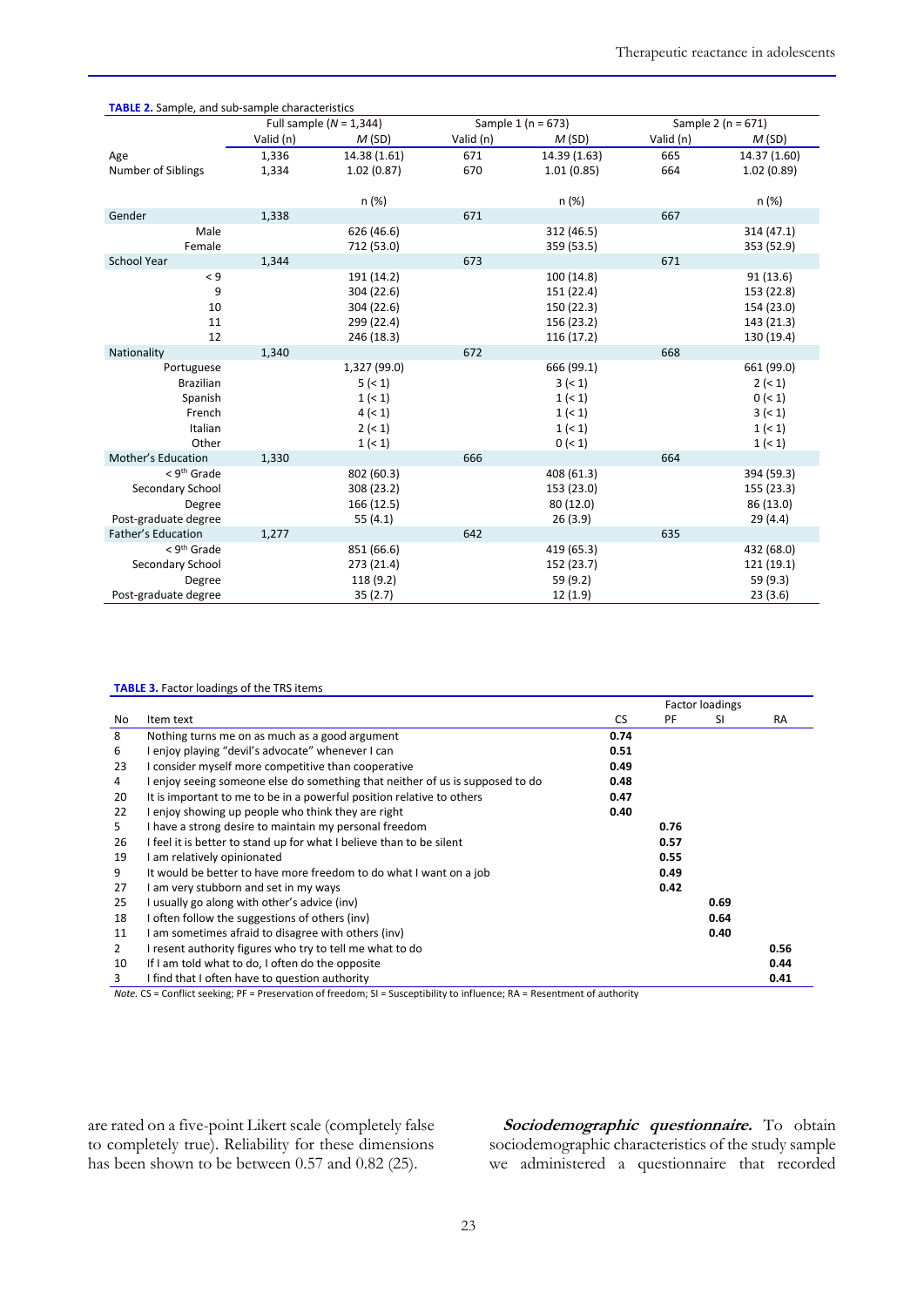participant age, gender, number of siblings, and parental education.

# **Procedures**

Data collection. Questionnaires were administered and completed by students in their classrooms, and the entire process was supervised by a member of the research team and a schoolteacher. The order in which questionnaires were completed was counterbalanced to avoid order effects.

**Statistical analysis.** All analyses were conducted using R (37). Prior to analysis, all missing values were replaced with the series mean of their corresponding variable. Sampling adequacy was determined to be satisfactory using the KMO statistics prior to conducting EFA. The assumption of multivariate normality (a prerequisite for Confirmatory Factor Analysis) was tested using the Henze–Zirkler test and this indicated that our data deviated significantly from non-normality.

*Exploratory Factor Analysis.* Our first goal was to extract factors from the first randomly selected half of the dataset (Sample 1). Because the TRS items are scored on a Likert scale, we first calculated polychoric correlations. Because we expected the factors to be correlated, the exploratory analysis was conducted with a minimal residual method and oblique Oblimin rotation. The number of factors to extract was determined by an examination of a scree plot.

*Confirmatory factor analysis.* The confirmatory factor analysis procedure was conducted with a diagonally weighted least squares method. The first item in each subscale was constrained to a value of 1 in order to serve as a reference. Although the analyses were conducted using unstandardized values, we report standardized factor loadings for clarity. The fit of these models was assessed using a set of test statistics and heuristics: the Chi-square test  $(\chi^2)$ , and the  $\chi^2$ /df ratio to account for sample size; the Tucker Lewis Index (TLI); the Comparative Fit Index (CFI); and the Root-Mean Square Error Approximation (RMSEA). The reference values considered were: *χ <sup>2</sup>*/df ≤ 5; *CFI* ≥ 0.90; *TLI* ≥ 0.90; and *RMSEA* < 0.10 (38).

*Internal consistency and construct validity.* The reliability with which items measure their relative factors was assessed by calculating Cronbach's *α* based on polychoric matrices.

The construct validity of a measure corresponds to how much scores on this measure are associated with another construct/measure for which there is a theoretical justification for expecting an association. We assessed the association between the TRS and JTCI by calculating Spearman's correlations, *r*, between each of the subscales, and total scores. With large sample sizes, even small correlations are often

found to be significant,  $p \leq 0.05$ , and so we interpreted the size of associations using the suggestions given by Cohen (39). We assessed the association between the TRS and another measure of trait reactance, the HPRS, using the same procedure as described above.

# **Results**

# **Exploratory factor analysis**

The following analyses were conducted using Sample 1. The Kaiser–Meyer–Olkin (KMO) measure of sampling adequacy revealed an overall value of 0.77 and between 0.54 and 0.85 for individual variables. This suggests that the data were adequate for factor analysis. A scree plot indicated that four factors should be tested and subsequently the data were subjected to an EFA with an Oblimin rotation based on polychoric matrices. Factors derived from items with loadings  $\geq 0.40$  are shown in Table 3. The first of these factors included items 8, 6, 23, 4, 20, and 22 and was labeled Conflict Seeking (CS). The remaining three factors were congruent with the three factors labeled by Buboltz et al. (9). The second factor, preservation of freedom (PF) comprised items 5, 26, 19, 9, and 27. The third factor included items 25, 18, and 11 and corresponded to susceptibility to influence (SI). Finally, items 2, 10, and 3 were labeled as resentment of authority (RA).

# **Confirmatory factor analysis**

The CFA was conducted with Sample 2. Because analyses were conducted with polychoric matrices, CFA was conducted using the Diagonal Weighted Least Squares method. An initial unidimensional model did not have good fit with the data.

The Chi-square test was found to be significant, *χ* 2  $(119) = 1,324.15, p \le 0.001,$  although this was unsurprising based on the large sample size. The *χ* <sup>2</sup>/df ratio, which accounts for sample size, was 11.13, and therefore above the heuristic for acceptable fit. CFA (0.647), TLI (0.596), and RMSEA (0.123) were also indicative of poor fit.

A correlated four-factor model examining the four lower-order factors revealed by EFA had good fit with the data (Figure 1). The *χ* <sup>2</sup>/df ratio was found to be 3.51, and therefore below the heuristic for acceptable fit. CFA (0.918), TLI (0.900), and RMSEA (0.061) were also indicative of acceptable fit. However, an inspection of item loadings revealed that most items did not load strongly on their respective factors (< 0.541). This was particularly true for the SI dimension (loading range: 0.099– 0.263). Factor covariance was very weak between SI and CS (0.071), as well as with RA (0.061), and moderate with PF (0.342).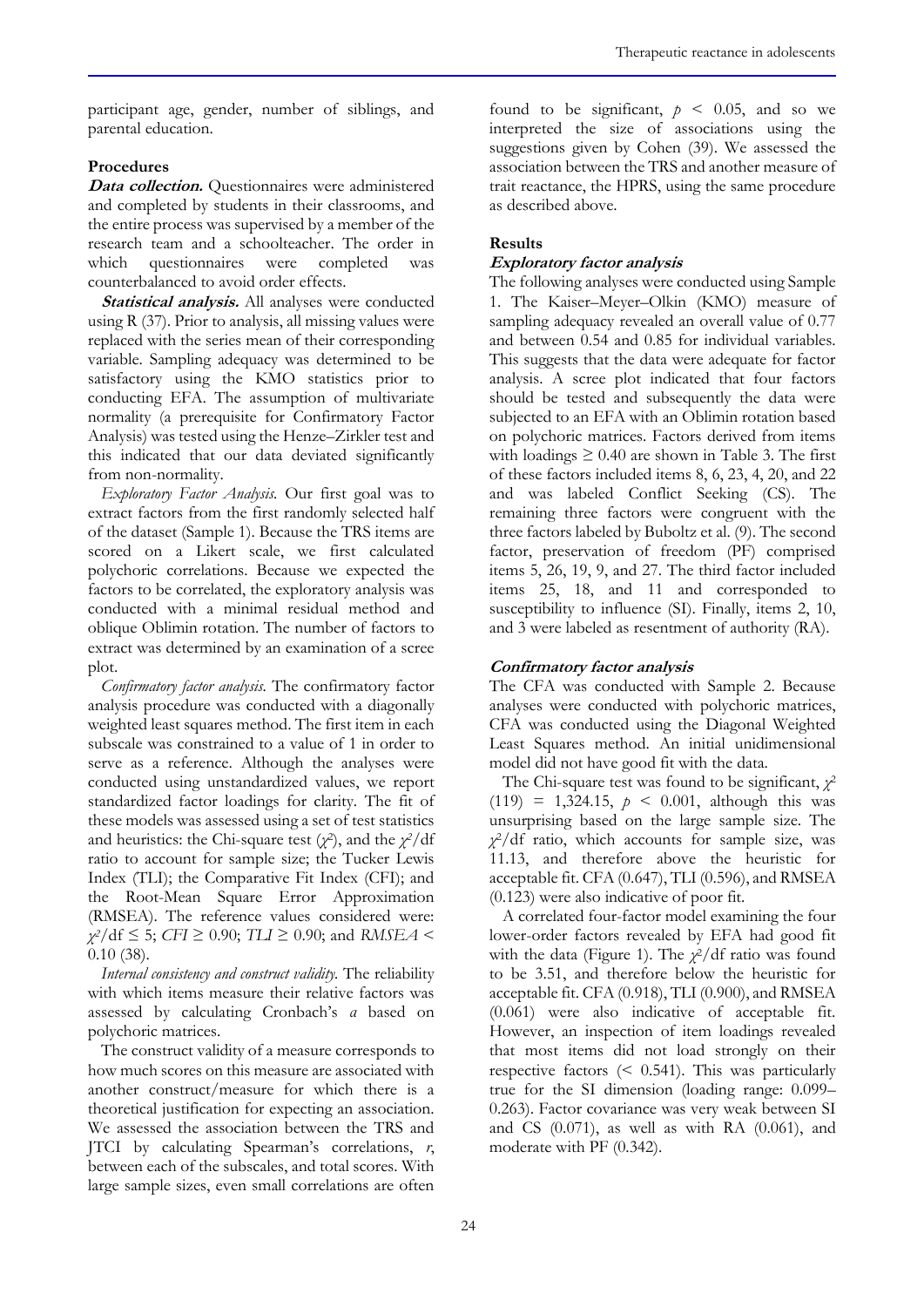



#### **TABLE 4.** Spearman correlation coefficients for the TRS dimensions and the HPRS

| <b>TRS dimensions</b> |                                                  |                            |                                                 |
|-----------------------|--------------------------------------------------|----------------------------|-------------------------------------------------|
|                       |                                                  |                            |                                                 |
|                       |                                                  | freedom                    | influence                                       |
| $22***$               | $.23***$                                         | $.24***$                   | .03                                             |
| $.28***$              | $.24***$                                         | $.14***$                   | .00                                             |
| $.17***$              | $.16***$                                         | $.23***$                   | .07                                             |
|                       | $.19***$                                         | .06                        | $-.01$                                          |
|                       | Reactance toward advice & recommendations .22*** | Conflict seeking authority | Resentment of Preservation of Susceptibility to |

*Note.* \*\*\* *p* < .001

### **TABLE 5.** Spearman's correlation coefficients between the subscales of the JTCI and the four factors identified by our analyses

|                               | <b>TRS dimensions</b> |               |                 |                   |  |
|-------------------------------|-----------------------|---------------|-----------------|-------------------|--|
|                               |                       | Resentment of | Preservation of | Susceptibility to |  |
| <b>Personality dimensions</b> | Conflict seeking      | authority     | freedom         | influence         |  |
| Novelty seeking               | .49***                | $.35***$      | $.27***$        | .02               |  |
| Harm avoidance                | $-.05$                | .01           | $-.10$          | $-27***$          |  |
| Reward dependence             | $-26***$              | $-.10$        | .03             | $-.12$            |  |
| Persistence                   | $-44***$              | $-21***$      | .04             | .06               |  |
| Self-directedness             | $-.25***$             | $-20***$      | $.18***$        | $.23***$          |  |
| Cooperativeness               | $-49***$              | $-.20***$     | .07             | $-.05$            |  |
| Self-transcendence            | .05                   | $.14*$        | $.24***$        | $-.12$            |  |
|                               |                       |               |                 |                   |  |

*Note*. P values were corrected for multiple tests. Values in bold are those where *r* represents moderate correlations (> |.30|) \*\*\* *p <* .001, \* *p* < .05

# **Dimension characteristics**

The mean score was calculated for each of the four dimensions. The participants scored lowest for CS  $(M = 2.19, SD = 0.55)$ , followed by RA  $(M = 2.29,$  $SD = 0.57$ , SI (M = 2.59, SD = 0.55), and highest for PF ( $M = 3.15$ , SD = 0.47).

# **Internal consistency and validity**

Values for ordinal  $\alpha$  were observed to be, overall, acceptable, although SI was notably less reliable; CS  $= 0.72$ ; PF = 0.69; SI= 0.57; and RA = 0.63.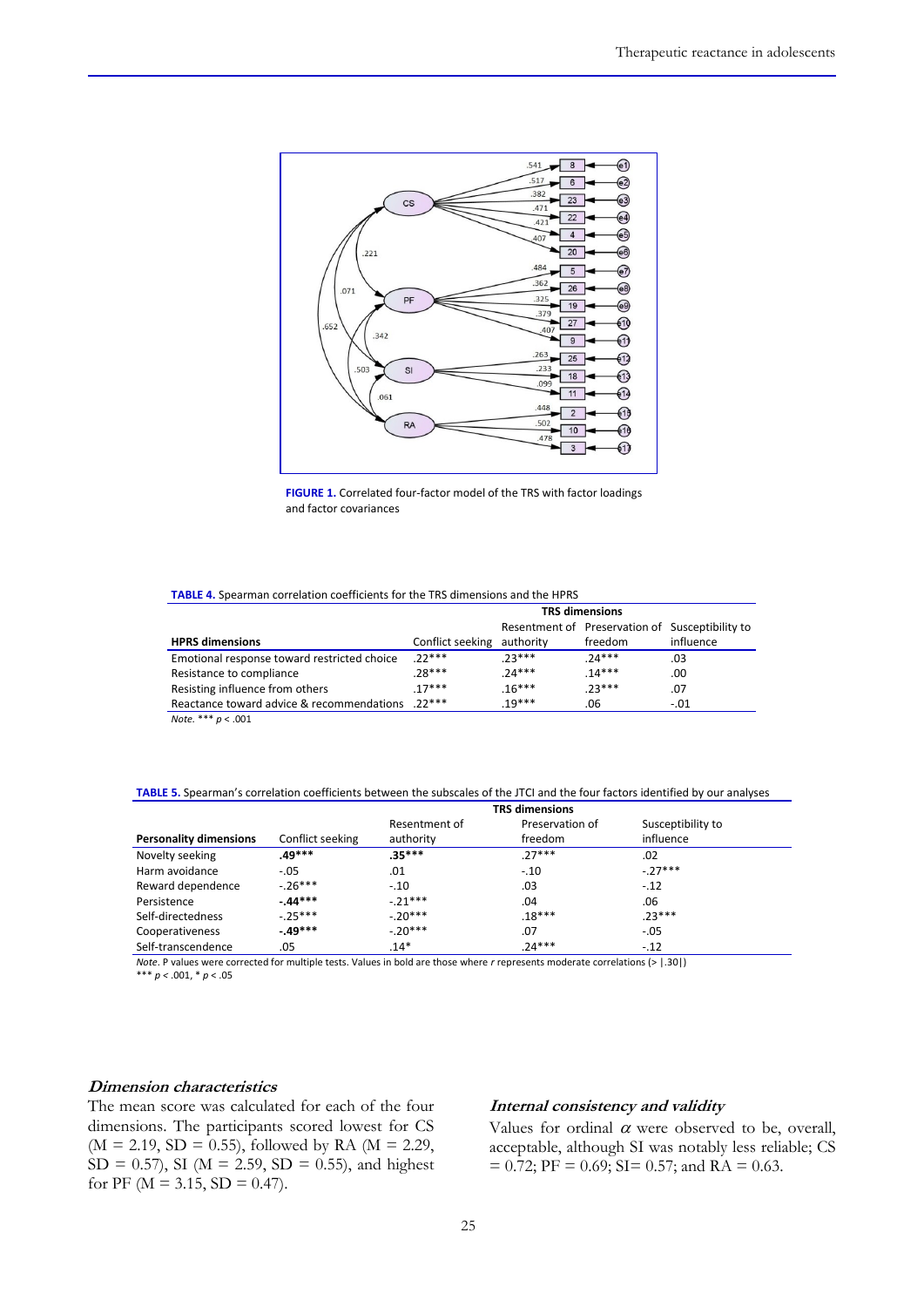To assess convergent validity, the scores obtained for the dimensions identified in this investigation were correlated with scores obtained from another measures of reactance; the HPRS. The notable finding from an examination of these coefficients, presented in Table 4, is that scores from the SI dimension did not correlate with any of the dimensions from the HPRS. With the exception of the PF dimension, which did not correlate with the reactance toward advice and recommendations dimension of the HPRS, all other dimensions had weak significant positive correlations with the HPRS dimensions.

Finally, we assessed the extent to which the dimensions of the TRS are associated with the temperament and character dimensions of psychobiological model of personality (see Table 5). Some similarities were seen in the patterns of associations across the four dimensions of the TRS. However, the SI dimension had some notable dissimilarities. Whereas CS, PF, and RA were positively correlated with novelty seeking temperament, SI was not. Conversely, SI showed significant negative correlations with harm avoidance temperament trait, but CS, PF, and RA did not seem to be correlated. CS and RA were shown to be negatively correlated with persistence temperament, but SI and PF were not. CS and RA were also both negatively correlated with cooperativeness character traits, and for CS these correlations were moderate in strength. SI and PF did not appear to be correlated with cooperativeness. Finally, CS and RA were negatively correlated with self-directedness, whereas PF and SI were positively associated with this character dimension.

# **Discussion**

The main purpose of the present study was to provide some clarity as to the factorial structure of a widely used measure of trait reactance. The two past studies that have addressed the same issue championed different multidimensional structures of the TRS, the first a two-dimensional structure (8), and the second a four-dimensional structure (9). We identified a four-factor solution that was theoretically consistent with the latter study, although comprised of different items.

In addition to determining a factorial solution using EFA, the present study contributes to the current literature by being the first to use confirmatory techniques. Our results found that the four-dimensional model fit well to an independent subsample of participants to that used for EFA, although the SI dimension appeared to be conceptually distinct from the CS or RA dimensions (as demonstrated by weak factor correlations). This finding suggests that the clinical and research practice

of calculating a total TRS score may be misplaced because it ignores the multidimensional nature of the instrument, wrongly assuming that the dimensions measure the same construct. In our analysis, the fact that a unidimensional model did not have adequate fit to the data corroborates this assertion.

Nevertheless, our study broadly confirms the factorial structure proposed by Buboltz et al. (9) and goes further by offering a measure of internal consistency for the four dimensions and tests of validity. The results of these tests each indicate that the SI dimension requires some further detailed examination. As a test of convergent validity, the mean scores for the TRS dimensions were correlated with scores obtained from a different measure of reactance – the HPRS. A scale has convergent validity if it correlates with a different scale that also measures the same construct. The SI dimension did not correlate significantly with any of the dimensions of the HPRS whereas CS, PF and RA did show significant positive correlations. This finding further strengthens the finding that this dimension may be conceptually distinct from trait reactance, but also validates the remaining three dimensions as components of the trait reactance construct (35).

We also calculated correlation coefficients between the four TRS dimensions and psychobiological personality dimensions. Past research has indicated that the trait reactance is associated with specific personality profiles. For example, reactance has been shown to be negatively associated with conformity, agreeableness, and conscientiousness (14), and positively with openness to experience (13). Based on these findings, and the correlations identified between the five-factor model of personality and the psychobiological model (40), we anticipated that reactance would be negatively associated with cooperativeness and persistence, and positively with self-transcendence, novelty seeking and reward dependence. The pattern of associations between TRS dimensions and psychobiological personality traits was broadly consistent with these predictions, although the SI dimension once again showed a unique pattern of associations that mostly diverged from the CS, RA, and PF dimensions. As an example of this, excluding SI, adolescents scoring high in reactance had higher novelty seeking (impulsivity, disorderliness, excitability, and anger proneness) and low persistence (easily frustrated and low ambition), a combination of traits that has been associated with a disengaged personality type (41), which is itself linked to difficulties in regulating behavior, lower functioning, and higher levels of psychopathology. This pattern of association with temperament dimensions was not evident for SI, which showed only a significant negative correlation with harm avoidance. Interestingly, high CS and RA were linked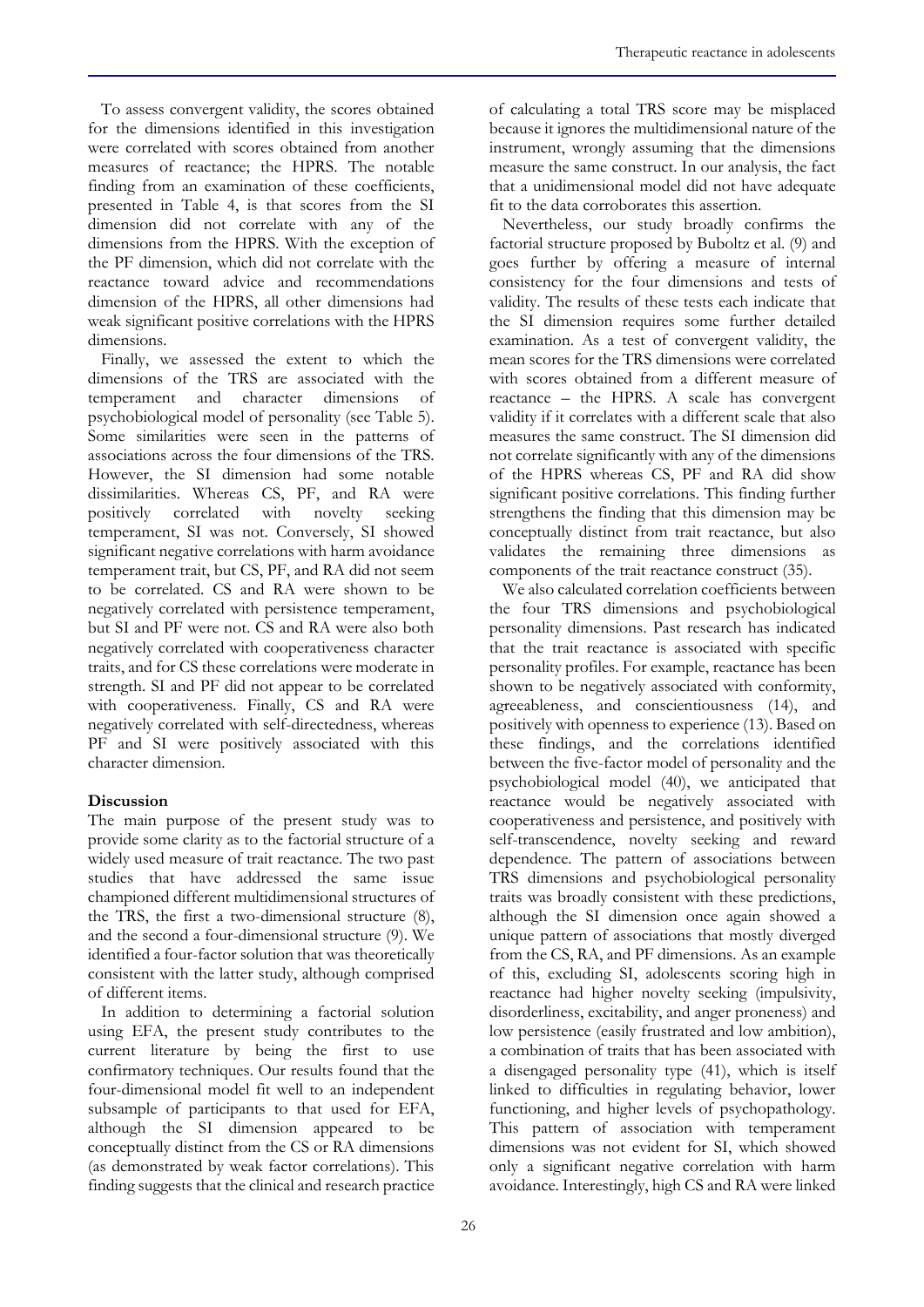to lower self-directedness, while high PF and SI were linked to higher self-directedness. One implication of all the above findings is that the SI dimension reflects a construct that is related, yet largely distinct, from that measured by CS, RA, and PF (i.e., trait reactance).

One possibility is that the SI dimension was extracted in EFA because of the reversed nature of the items. This would mean that this factor has no real meaning in terms of an underlying dimension of reactance. This proposal is somewhat supported by its poor reliability, weak covariance with other dimensions, poor factor loadings, and weak correlations with the HPRS. A simple solution to this problem for those wishing to use the TRS in the future might be to remove this dimension and its related items from the scale. Indeed, although we presented analysis with the TRS including the SI dimension, a further CFA with these items removed resulted in a better model fit;  $\chi^2$ /df ratio (3.71), CFA (0.929), TLI (0.911), and RMSEA (0.064).

### **Study implications**

This study adds to the available literature by indicating that the TRS, at least in the form presented, is a reliable and valid measure of a multidimensional trait reactance construct in Portuguese adolescents. There are theoretical reasons to suspect trait reactance may be higher in adolescents, and indeed this is generally supported by empirical research (28). Understanding reactance in adolescents is critical because compliance with rules and expectations is linked to adaptive behavior, which in turn influences students' subjective experiences and developmental trajectories. Our study thus offers a quick-to-use tool for researchers to use when investigating reactance in this critical developmental period.

The availability of a valid measure of trait reactance in adolescents is also likely to have some important implications for clinical practice. The availability of a quick-to-use and validated tool for assessing trait reactance in adolescents will be beneficial for counselors and psychologists working in different contexts (including school and therapeutic contexts) to identify individuals at risk of non-compliance. This is crucial given that prognoses for reactant individuals are often poorer than for non-reactant individuals due to their tendency not to adhere to treatment/therapy. As such, the identification of at risk individuals should encourage practitioners to tailor their interventions to each client.

### **Limitations**

Our study had several limitations. First, the sample was cross-sectional, meaning that we were unable to conduct an assessment of test-retest reliability. Second, it is possible that our study was limited by the use of a convenience sample, despite its large size. Research has indicated that it is often problematic to generalize results across different samples (42). Finally, it is important to acknowledge that the reliability of the SI dimension was less than acceptable, meaning that special care should be taken when interpreting the observed associations with the HPRS and personality dimensions.

### **Acknowledgements**

This research was supported by grants from the Portuguese Foundation for Science and Technology (FCT) (PTDC/MHC-CED/2224/2014; and CIPD-BI-UID/PSI/04375/2016) and by the Minerva Foundation – Ensino, Cultura e Investigação Científica (the founding organization of the Lusíada Universities).

### **Conflict of interests**

All authors report having no conflict of interests

#### **References**

- 1. Brehm JW. A theory of psychological reactance. New York, NY: Academic Press; 1966.
- 2. Brehm SS, Brehm JW. Psychological reactance: a theory of freedom and control. New York, NY: Academic Press; 1981.
- 3. Rosenberg BD, Siegel JT. A 50-year review of psychological reactance theory: do not read this article. Motiv Sci 2018;4:281–300.
- 4. Merz J. Fragebogen zur messung de psychologischen reaktanz (A questionnaire for the measurement of psychological reactance). Diagnositica 1983;29:75–82.
- 5. Mallon KF. A scale for assessing psychological reactance proneness: reliability and validity. University of Nebraska; 1992.
- 6. Hong S-M, Faedda S. Refinement of the Hong psychological reactance scale. Educ Psychol Meas 1996;56:173–82.
- 7. Sittenthaler S, Traut-Mattausch E, Steindl C, Jonas E. Salzburger State Reactance Scale (SSR Scale): validation of a scale measuring state reactance. Zeitschrift fur Psychol/J Psychol 2015;223:257–66.
- 8. Dowd ET, Milne CR, Wise SL. The therapeutic reactance scale: a measure of psychological reactance. J Couns Dev 1991;69:541–5.
- 9. Buboltz WCJ, Thomas A, Donnell A. Evaluating the factor structure and internal consistency reliability of the therapeutic reactance scale. J Couns Dev 2002;80:120–5.
- 10. Graybar SR, Antonuccio DO, Boutilier LR, Varble DL. Psychological reactance as a factor affecting patient compliance to physician advice. Cogn Behav Ther. 1989;18:43–51.
- 11. Morgan RD. Individual differences in the occurrence of psychological reactance and therapeutic outcome. University of Nebraska; 1986.
- 12. Dowd ET, Pepper HF, Seibel C. Developmental correlates of psychological reactance. J Cogn Psychother 2001;15:239–52.
- 13. Dowd ET, Wallbrown F. Motivation components of client reactance. J Couns Dev 1993;71:533–8.
- 14. Brown A. An examination of the construct validity of the Hong psychological reactance scale. James Madison University; 2010.